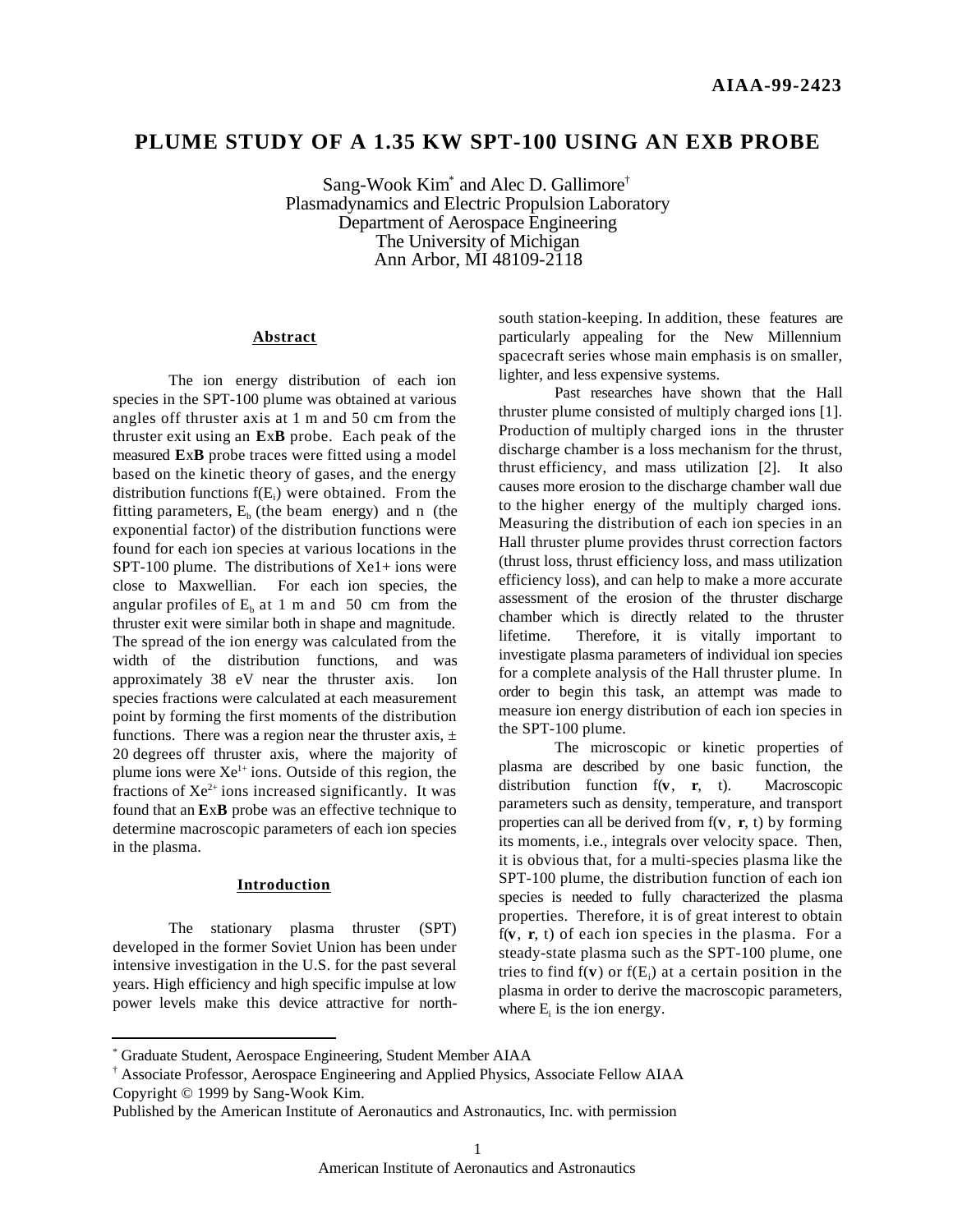In spite of the importance of  $f(E_i)$  to kinetic theories, there are only a few direct measurements of f(E<sub>i</sub>). The most commonly used device for measuring the ion energy distribution function is retarding potential analyzers (RPA) [3]. However, the raw RPA data must be differentiated numerically to obtain the energy distribution, and thus the noise of the raw data is magnified when the resulted distribution curves are calculated. Furthermore, the RPA technique cannot distinguish different ion species in the thruster plume. A new diagnostic technique developed by King [4] gave species-dependent ion energy distributions by compiling the ion mass spectra for different ion energies. However, this indirect method of obtaining the energy distribution of each ion species resulted in poor energy resolution.

An **E**x**B** probe is a simple diagnostics technique that can separate different ion species according to their velocities which are determined by the acceleration voltages. Its use in electric propulsion research has been limited to the investigations of ion thrusters [2, 5, 6, 7, 8, 9, 10, 11]. In these studies, **E**x**B** probes were utilized to measure ion ratio of doubly charged ions to singly charged ions in order to provide the thrust correction factors and the optimal operating condition for minimum production of multiply charged ions. The ions in the ion thruster plume are essentially mono-energetic particles, and thus, the resulted probe trace gave a mass spectra of the ion composition in the plume. The ion ratio is calculated directly from the peak heights of the collected ion currents of each species. The ions in the Hall thruster plume, on the other hand, are produced at different positions in the discharge chamber, and thus experience different acceleration voltage. Therefore, the resulted probe trace will have peaks with some widths. Since the ion velocities are related to their energies, the probe trace provides the ion energy distributions in the thruster plume. The study reported here is the first attempt to use an **E**x**B** probe to obtain the ion energy distributions in the Hall thruster plume.

### **Theory of ExB Probe**

An **E**x**B** probe, also known as a Wien filter, is a simple example of mass spectrometry device. As the name, Wien filter, suggests, the **E**x**B** probe is a velocity filter [12, 13], mostly used in front of a more elaborate mass spectrometer such as a magnetic sector mass spectrometer and a quadrupole mass analyzer in recent years.

When electric and magnetic fields act on a charged particle simultaneously, the force has both an electric and a magnetic part;

$$
\mathbf{F} = e \cdot q_i \cdot \mathbf{E} + e \cdot q_i \cdot \mathbf{u}_i \times \mathbf{B}
$$
 (1)

This is the well-known Lorentz force.

An **E**x**B** probe utilizes uniform crossed electric and magnetic fields which are perpendicular to each other and the particle velocity vector. Thus, the two fields and the particle velocity vector form orthogonal axes. Therefore, from Eqn. (1), the crossed fields exert opposing forces in the same plane on the charged particle traversing through such crossed fields. The fields can be adjusted, so that the opposing forces exerted by the two fields will cancel each other, and that there is no net force on the charged particle. Then, the charged particle will travel undeflected through the **E**x**B** section. The equation describing this is;

$$
\frac{E}{B} = u_i
$$
 (2)

Since ions with different charge state experience similar acceleration voltage in the discharge chamber of the SPT-100, the speed of the ions will be proportional to their charge state. Hence, the **E**x**B** probe can distinguish the ions with different charge state. By adjusting the strength of the electric field with constant magnetic field, one can select the ions to be collected by the probe's particle detector.

# **Experimental Apparatus**

The stationary plasma thruster studies in this work is the Fakel SPT-100. The operating point that was investigated with this thruster was 300 V and 4.5 A with a total xenon flow rate of 5.5 mg/s, with 0.28 mg/s of this going through the hollow cathode. The SPT-100 was stable over the measurement period. Prior to taking measurements, the thruster was allowed to run approximately 30 minutes to reach thermal equilibrium.

Experiments were conducted in a 9-m-long by 6-m-diameter stainless-steel vacuum chamber. During the thruster operation, the background pressure was 1.2  $x 10^{-4}$  Torr (indicated are pressure).

The ion energy distribution was measured at various angles off thruster axis at a constant axial distance from the thruster center. The thruster was mounted to a rotary table of a multi-axes positioning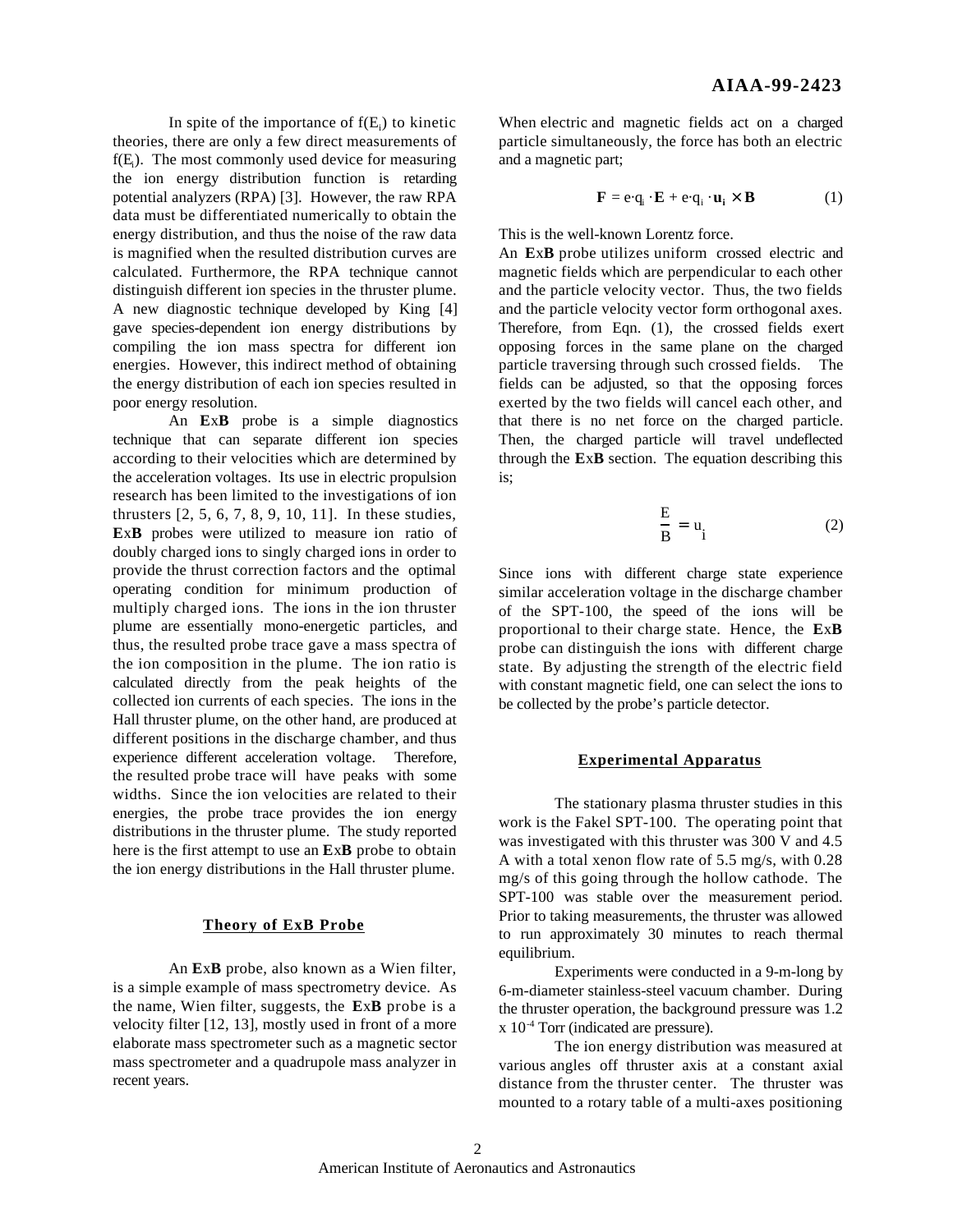system. The thruster was mounted in such a way that the rotational axis of the rotary table coincided with the center of the thruster exit plane. The **E**x**B** probe was mounted on a stable, fixed platform in front of the positioning system, and aligned with the center of the thruster exit plane. With this arrangement, the thruster plume was sampled as a function of angular position at a fixed axial distance from the center of the thruster exit plane by rotating the thruster relative to the fixed probe. The schematic of the experimental set-up is shown in Figure 1. The zero degree position indicates the probe position aligned with the thruster axis. The positive angles represent the probe data in the cathode side of the thruster plume while the negative angles represent the probe data in the noncathode side of the thruster plume.

The angular measurements were taken at the axial distances of 1 m and 50 cm from the center of the thruster exit by moving the thruster and rotary table axially with the axial translation stage. Although the positioning system has the absolute accuracy of 0.15 mm in the axial and 0.1 degree in the rotational directions, initial alignment of the probe with a reference point was only accurate to within 5 mm in the axial and 3 degrees in the rotational directions. Hence, the absolute positions for all data had an uncertainty of 5 mm and 3 degrees in the respective directions.



**Figure 1 Schematic of the experimental setup for the ExB probe measurements (not to scale)**

Data from the **E**x**B** probe were obtained using the probe circuit illustrated in Figure 2. The voltages to the two E-field bias plates were supplied using a Sorensen DCS 600-1.7 power supply. One plate was ramped positive and the other was ramped to the same voltage magnitude negative with respect to ground, so that the potential on the probe center axis is at ground. The channel electron multiplier (CEM) was used for the ion detector. Its inlet potential, which controlled

the multiplier gain, was supplied by a high voltage power supply. The current signal from the CEM was measured using a Keithley 486 picoammeter, which converted the current signal to a voltage signal. This voltage signal and the two voltage signals from the Efield bias plate voltage power supply were sent to a Tektronics TDS 540 digital oscilloscope. The probe current-voltage trace stored in the oscilloscope was then exported for analysis to a computer using a National Instruments GPIB interface.



**Figure 2 Schematic of the ExB probe circuit.**

The probe body was kept at the floating potential in order to minimize the disturbance in the local plasma. The ions will still gain some energy as they approach the probe (since  $V_f < V_p$ ). However, the necessary correction was included in the correction of the abscissa of the probe trace. The correction was for the energy imparted to the ions as they fell from the ambient plasma potential through the probe to ground potential on the center axis of the probe. The magnitude of the required correction is the plasma potential with respect to ground, which was measured separately with a Langmuir probe.

During the measurements, the entire platform supporting the ExB probe was covered with lowsputter-yield flexible graphite sheets to prevent material damage and to minimize sputtering due to high energy ion impacts.

A preliminary examinations of the probe measurements showed that the noise-to-signal ratio increased with increasing CEM inlet voltage (i.e.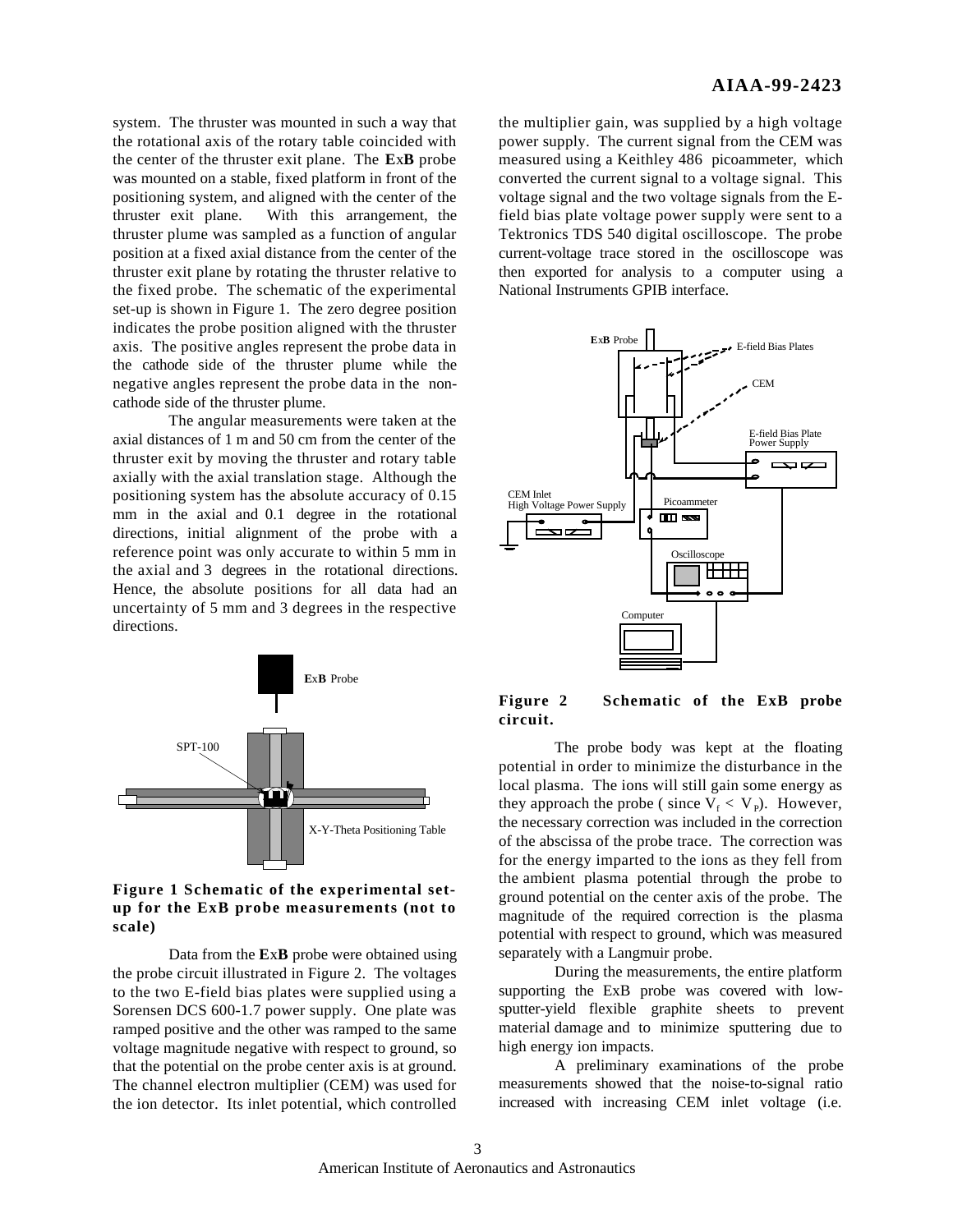increasing gain). Thus, for each measurement, the lowest gain of the CEM which provided a readily measurable output current was selected.

Also, the probe trace varied with time due to the instability in the thruster plume plasma. Thus, the probe measurement was repeated five times at each measurement position, and those traces were averaged to give the final probe trace.

# **Modeling of Energy Distribution Function**

The velocity-filtering characteristic of the **E**x**B** probe allowed one to scan ion energies due to the fact that the energies of the ions in the SPT-100 plume was proportional to the square of their velocities. Also, a channel electron multiplier was used to collect ions, and thus the probe's collector current was proportional to the number density of the ions. The relation between the ion energy distribution function and the **E**x**B** probe trace (after the abscissa of the probe I-V characteristic was converted to ion energy) is:

$$
f\left(E_i\right) \quad \frac{I_i\left(E_i\right)}{E_i^{1/2}} \tag{3}
$$

where  $I_i(E_i)$  is the probe's collector current at the ion energy E<sub>i</sub>. Hence, the **ExB** probe trace represents a true ion energy distribution function.

The ion energy distribution function,  $f(E_i)$ , in the SPT-100 plume plasma has been often assumed to be a Maxwellian in the past. Although the Maxwellian fits to the experimental data were in fair agreement, there were subtle disagreements between  $f(E_i)$  and its Maxwellian fits. A Maxwellian distribution represents a gas in equilibrium where the equilibrium state is achieved by collisions between particles in the gas. The width of the distribution is determined by the average kinetic energy of the particles in the gas. In general, a Maxwellian distribution can be written as the following:

$$
f(E_i) = K E_i^{1/2} exp(-E_i)
$$
 (4)

where characterizes the width of the distribution and K is a normalization constant. However, the energies of the ions in the SPT-100 plume are closely related to the acceleration voltages,  $V_i$ , that the ions have experienced in the thruster discharge chamber. Therefore, the steady-state  $f(E_i)$  of the plume ions

could not be attributed entirely to the collisional processes in the thruster plume. Instead,  $f(E_i)$  in the thruster plume is expected to depend strongly on  $V_I$ , the potential with respect to plasma at the location where the ions are produced. The width of  $f(E_i)$  would, then, depend on the spread in  $V_i$  in the thruster discharge chamber.

Another well-known distribution function is the Druyvesteyn distribution. An example of a Druyvesteyn distribution is a steady-state electron or ion distribution function in a uniform steady electric field and with elastic collisions between the particles and neutral gas atoms [14]. In general, a Druyvesteyn distribution can be written as the following:

$$
f(E_i) = K E_i^{1/2} exp(-E_i^2)
$$
 (5)

Distributions of this nature are associated with significant fractions of the particle populations having their energies close to the average energy. Since the ions in the SPT-100 plume would retain the energies that they have acquired through the uniform electric field in the thruster discharge chamber, one could imagine that the ions in the thruster plume can be considered as if they were in the influence of a uniform steady electric field. However, the other condition for the Druyvesteyn distribution to be valid, namely the condition that the ions and neutral atoms must collide elastically, are not met for the ions in the SPT-100 plume.

From the discussions above, the ion distribution function in the SPT-100 plume is expected to be somewhat similar to both Maxwellian and Druyvesteyn distributions. Hence, an attempt was made to model the ion distribution function to a distribution having the form

$$
f(E_i) = K E_i^{1/2} exp(-E_i^{n/2})
$$
 (6)

A Maxwellian distribution corresponds to an n value of 2 while a Druyvesteyn distribution corresponds to an n value of 4. This approach was also encouraged by successful modeling of the electron energy distribution function with the similar equation as Eqn. (6) [15, 16].

For a beam plasma, as for the ion beam in the SPT-100 plume, an elementary Galilean transformation has to be carried out in Eqn. (6). This is possible because both the thermal velocity and the beam velocity of the ions are non-relativistic. Eqn. (6) can be written in terms of ion speed,  $u_i$ , as: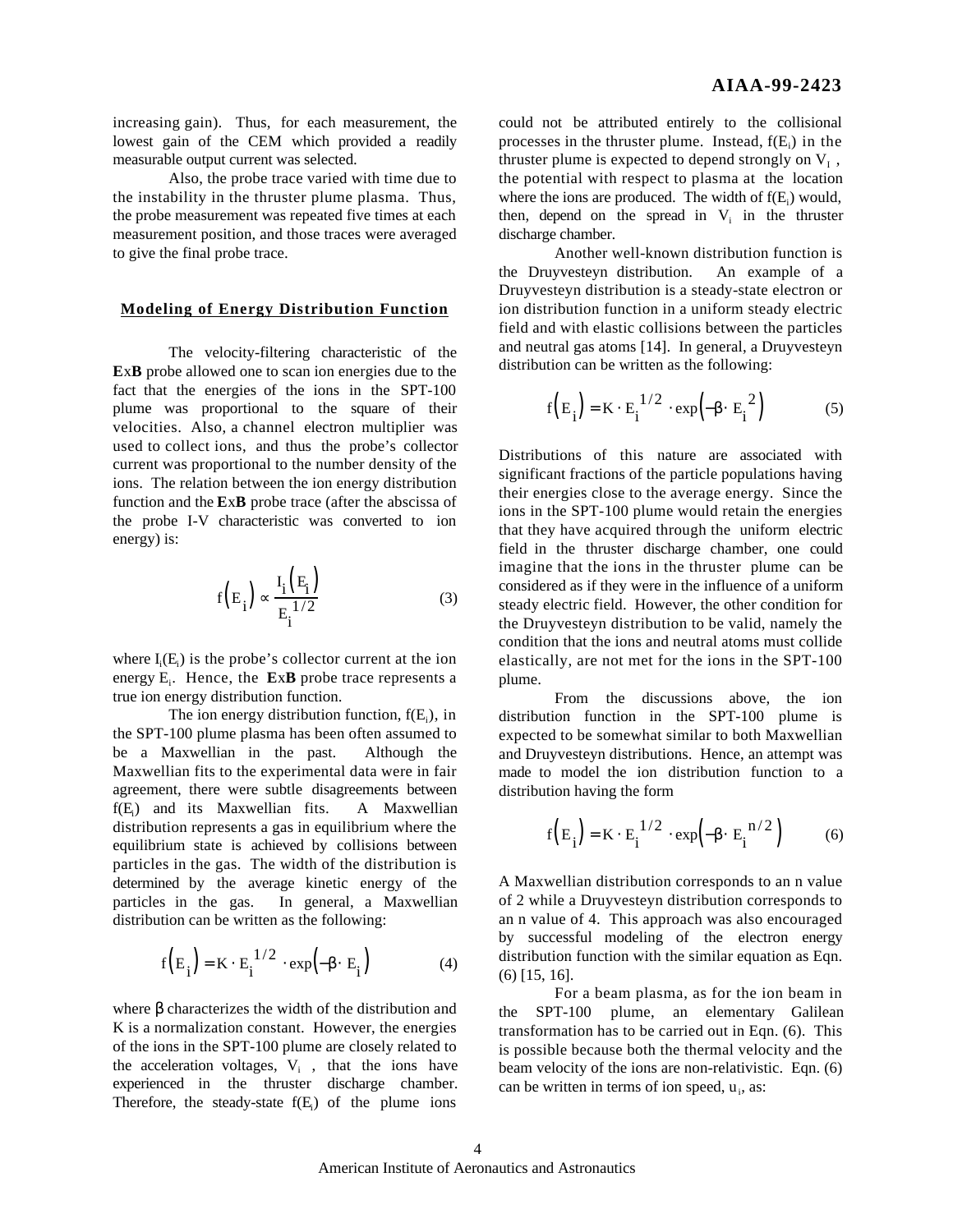$$
f(u_i) = K u_i^2 exp(-u_i^n)
$$
 (7)

where ' and K' are the corresponding parameters. Then,  $u_i$  in the exponential function has to be replaced by  $(u_i - u_b)$  where  $u_b$  is the beam speed of the ions. After the transformation, Eqn. (7) becomes

$$
f(u_i) = K \quad u_i^2 \quad \exp\left(-\left(u_i - u_b\right)^n\right) \tag{8}
$$

Since  $u_i$  is proportional to the square root of  $E_i$ , Eqn. (8) in terms of  $E_i$  is

$$
f(E_i) = K E_i^{1/2} exp - (\sqrt{E_i} - \sqrt{E_b})^n
$$
 (9)

However, this necessary transformation introduced a limitation for the modeling scheme. Notice that  $(\sqrt{E}_i - \sqrt{E}_b)$  can be both positive and negative, and thus the model can produce real number solutions only when n is an integer. Therefore, an assumption was made that the velocity distribution function f(**u<sup>i</sup>** ) is symmetric around  $u_b$ . Then, Eqn. (9) can be rewritten as

$$
f\left(E_i\right) = K \ E_i^{1/2} \ exp \ - \ \left(\sqrt{E_i} - \sqrt{E_b}\right)^n \quad (10)
$$

Combining it with Eqn. (1), the **E**x**B** probe traces were modeled as the following equation:

$$
I_{i}(E_{i}) = K_{0} + K_{1} E_{i} \exp - \left(\sqrt{E_{i}} - \sqrt{E_{b}}\right)^{n}
$$
\n(11)

where K0, K1, b,  $E_b$ , and n are fitting parameters. Each peak of the measured **E**x**B** probe traces was curve-fitted using Eqn. (11). Fitting was accomplished by computer using a Levenberg-Marquardt algorithm to search for the fitting parameters. Figure 3 shows a typical fit of the above function to the experimental data. It demonstrates that the model produced a fitted curve with an n value of 3.3 which agreed very well with the measured probe trace. Notice that this n value lies between 2 and 4, the values for a Maxwellian distribution and a Druyvesteyn distribution, respectively.

Figure 3 also shows that the model deviates from the measured data at low and high energy ranges. This can be seen more clearly in Figure 4, which shows the measured probe trace and the sum of the fitted curves of  $Xe^{1+}$ ,  $Xe^{2+}$ ,  $Xe^{3+}$ , and  $Xe^{4+}$  ions. The comparison of the experimental data and its curve fit shows exceptional agreement in the upper part of the peaks. However, the curve fits do not agree with the experimental data at low energy  $(\sim 200 \text{ eV})$  and in the regions between the peaks. The disagreement at low energy ( $E_i < 220$  eV) may be due to significant ion production near the exit plane of the thruster which results in low energy ions. It may also be due to charge exchange collisions with neutral atoms. The disagreement in the regions between the peaks can be attributed to elastic collisions between the particles of the two ion species that the peaks represent. The effect of elastic collisions manifest itself in the probe trace as highly overlapped regions between the peaks representing the two ion species [4]. For example, the overlapped region between the first peak (representing  $Xe^{1+}$  ions) and the second peak (representing  $Xe^{2+}$  ions) are the result of elastic collisions between  $Xe^{1+}$  ions and  $Xe^{2+}$  ions. Then, the fitted curves can be thought to represent the "pre-collision" distributions. As such, the peak height of the fitted curve must be lower than the true pre-collision distribution functions because the population of ions that have undergone elastic collisions shifts towards the region between the peaks. The model would improve if it is incorporated with a scheme for predicting elastic collisions. Such a scheme requires cross sections involving multiply charged xenon ions, which have not been found in the literature. However, it is evident, from the excellent agreement shown in the upper part of the peaks, that this simple model can produce pre-collision distribution functions very well.

#### **Results and discussion**

Each peak of the measured **E**x**B** probe traces was fitted using Eqn. (11), and the energy distribution functions  $f(E_i)$  were obtained. From the fitting. parameters,  $E<sub>b</sub>$  and n (the exponential factor) were found for each ion species at various locations in the SPT-100 plume. The spread of ion energy was calculated from the width of the distribution functions. Finally, estimates of ion species fractions were made by forming the first moments of the distribution functions. The errors in the reported data were calculated from the errors in the fitting parameters in the curve-fits which were estimated as the standard deviation for each of the fitting parameters by the computer.

As can be seen from Eqn. (11), the value of n indicates how much the distribution is Maxwellian-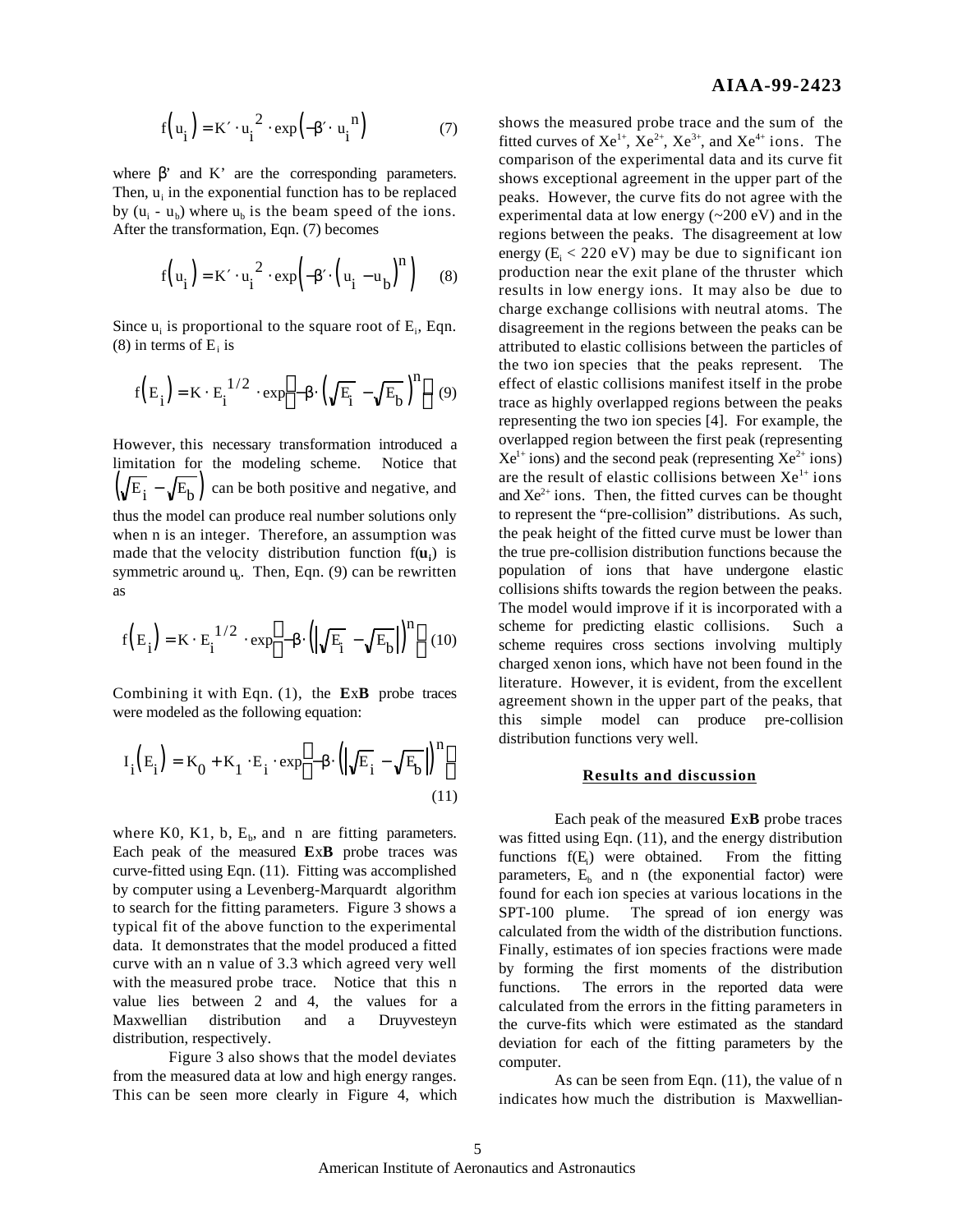like or Druyvesteyn-like, where  $n = 2$  corresponds to a Mawellian distribution and  $n = 4$  corresponds to a Druyvesteyn distribution. Figure 5 shows the variation of n value with respect to angle off thruster axis at 1 m from the thruster exit. It shows that most of the ion species distribution functions lied somewhere between a Maxwellian and a Druyvesteyn distributions. Also, the distribution functions for  $Xe^{1+}$ ions were more close to a Maxwellian distribution than those for other ion species. Similar results can be seen in Figure 6 where the same n values but at 50 cm from the thruster exit plane are shown. Recall that a Maxwellian distribution represents a gas in equilibrium where the equilibrium state is achieved by collisions between particles in the gas. The collision probability in a given gas increases with increasing number density and decreases with increasing kinetic energy of the ion [17]. In the SPT-100 plume, there are more of  $Xe^{1+}$  ions than the other ion species. Also, the  $Xe^{1+}$  ions have the least kinetic energy compared with other ion species since the ions experience similar acceleration voltage in the discharge chamber, and thus the multiply charged ions gain more kinetic energy due to their higher charge state. Therefore, the  $Xe^{1+}$  ions are expected to undergo more collisions. This explains why their distribution functions were more close to Maxwellian than the other ion species.

Figure 7 and Figure 8 show the beam energy per charge, q, of the ion species at 1 m and 50 cm from the thruster exit, respectively. The beam energy,  $E<sub>b</sub>$ , was one of the fitting parameters, and represents the most probable energy of the ion species. It has been known that the electron temperature in the discharge chamber attains a maximum in the region of highest magnetic field strength, which occurs very near the thruster exit [18]. Since the ionization potential increases with the degree of ionization required, it was expected that formation of the multiply charged ions from neutral atoms would occur more downstream in the discharge chamber than the singly charged ions, where  $Xe^{1+}$  ions could be produced by impacting electrons near the anode, while the multiply charged ions could only be produced by "hot" electrons near the region of maximum magnetic field strength. Also, some of the multiply charged ions were expected to be produced from the lower charge state ions impacted by electrons since the ionization energy required for multistep ionization would be lower than that for the direct ionization from neutral atoms. Thus, the multiply charged ions would, again, be formed more downstream than  $Xe^{1+}$  ions. As a result, multiply charged ions would experience less acceleration voltage and have smaller  $E_b/q$ . The results in Figure 7 and

Figure 8 show that  $E_b/q$  for  $Xe^{1+}$  ions was almost always the highest, which supports the ionization and acceleration mechanism discussed above. Meanwhile,  $E_{b}/q$  for  $Xe^{2+}$  ions was almost always lower than that of  $Xe^{3+}$  ions, which contradicts the ionization mechanism discussed above. Hence, the formation of multiply charged ions must be more complicated involving such processes as ions colliding with the chamber wall, subsequent ionization, and charge exchange collisions.

Figure 9 through Figure 11 show comparisons of  $E_b/q$  at 1 m and 50 cm from the thruster exit for each ion species. The data at 1 m and 50 cm were remarkably similar, especially near the thruster axis, both in shape and magnitude for all the ion species. This implies that the ions do not lose very much energy as they move farther downstream away from the thruster.

The spread of ion energy was calculated from the distribution functions as the half-width of  $f(E_i)$  at the point where  $f(E_i)$  has a value of  $e^{-1}$  times the peak value (where  $E_i = E_b$  at the peak). In this study, the half-width on the side of the peak where  $E_i > E_b$  was used simply because the curve fits had better agreement with the experimental probe trace on that side. Figure 12 and Figure 13 show the results of the energy spread calculations at 1 m and 50 cm from the thruster exit, respectively. The energy spread varied from 20 eV to 60 eV depending on the angle off thruster axis and the ion species. However, the energy spread was approximately 38 eV within 20 degrees off thruster axis. This agrees with the study by King where he found the energy spread of approximately 20 to 40 eV for the main discharge ion beam [4]. Figure 14, Figure 15, and Figure 16 show the comparisons of energy spread data at 1 m and 50 cm from the thruster exit for each ion species. As with the  $E_b/q$  data, the energy spread was similar in shape and magnitude for all the ion species. This implies that the energy distribution of ions varies little as the ions move away from the thruster in the far field of the thruster plume.

 Ion species fractions were calculated at each data point by determining the first moment of the distribution functions for each ion species (i.e. number density,  $n_i$ ) and calculating the fractions of  $n_i$ 's at the data point. Although the **E**x**B** probe trace contained peak representing  $Xe^{4+}$  ions in the SPT-100 plume (See Figure 4), the fractions of  $Xe^{4+}$  ions were less than 0.005. Furthermore, the peak for  $Xe^{4+}$  ions was located at  $E_i$  in the probe trace where  $N_2^+$  and  $O_2^+$  ions, which were ingested by the thruster and accelerated by the similar acceleration voltages as xenon ions, appeared in the probe trace. These ions were present in the plume due to the facility pumping limitation.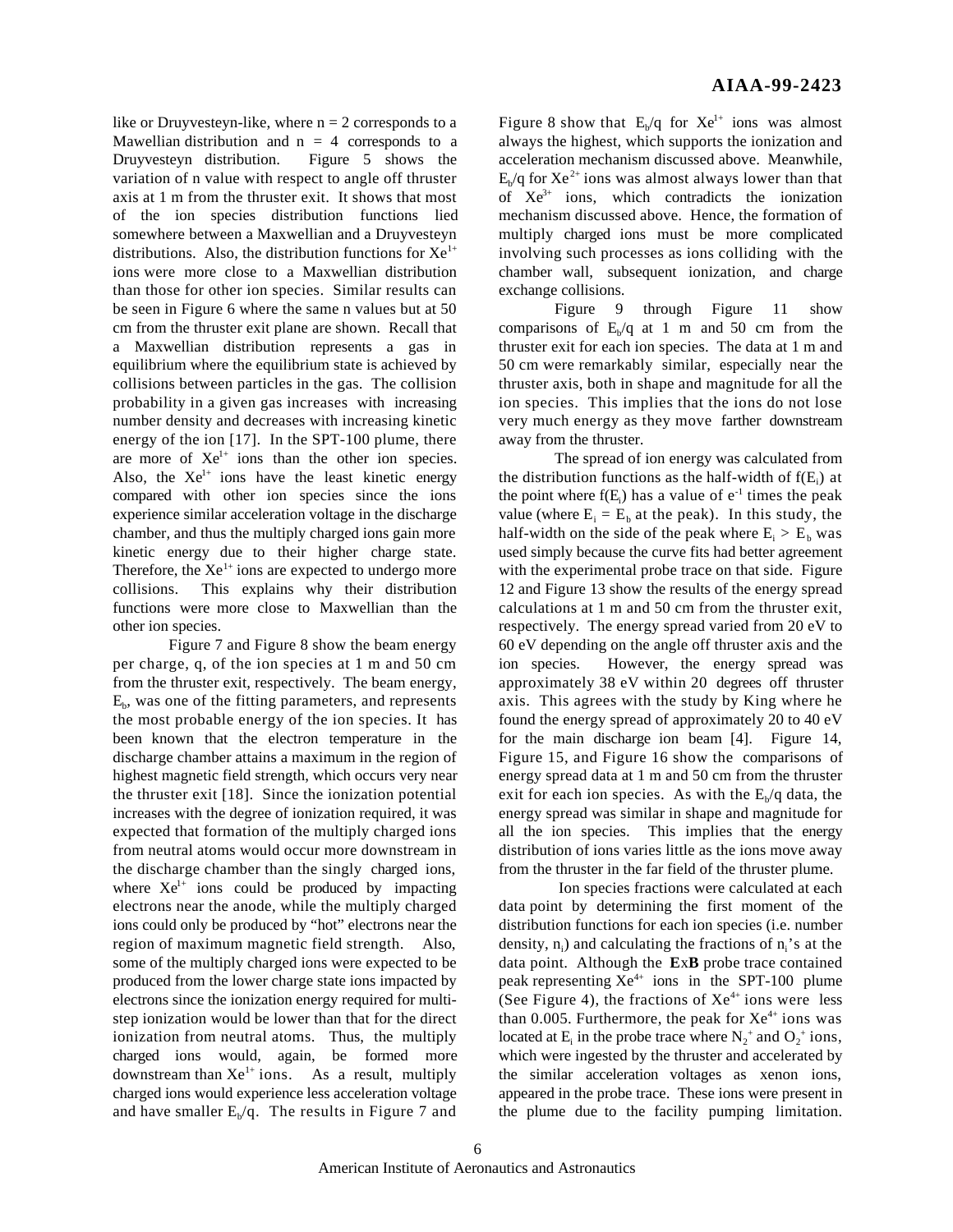Thus, the plume ions were assumed to consist of  $Xe^{1+}$ ,  $Xe^{2+}$ , and  $Xe^{3+}$  ions.

The ion species fractions at 5 degrees off thruster axis at 50 cm from the thruster exit were compared with the similar data obtained by King [4]. This comparison is shown in Table 1.

| Ion species                  | <b>Fractions</b> | Data by King |
|------------------------------|------------------|--------------|
| $\mathbf{Y} \mathbf{e}^{1+}$ | 179              | 0.888        |
| $Xe^{2+}$                    | 0.16             | ገ 11በ        |
| $\mathcal{L}^{\mathbf{3+}}$  | ነ በና             |              |

# **Table 1 Comparison between ExB probemeasured ion species fractions with values obtained by King [4].**

The disagreement between the two data sets is attributed to the underestimation of  $Xe^{1+}$  ion fraction due to the curve-fit limitations discussed before and exhibited in Figure 4. The discrepancy is also caused by the overestimation of  $Xe^{2+}$  and  $Xe^{3+}$  ion fractions. Recall that a channel electron multiplier (CEM) was used to collect ions for the **E**x**B** probe. CEM is a particle detector based on secondary electron emission. Since secondary emission yield depends on the energy and charge state of the incident particles [19, 20], a number of multiply charged ions will result in higher output current than the same number of singly charged ions. Although King's particle detector was also a CEM, the number of particles his mass spectroscopy device collected was much smaller than the number of particles collected by the **E**x**B** probe. Therefore, the effect of the energy differences between singly charged ions and multiply charged ions on the output current of the CEM would be much more prominent for the **E**x**B** probe. A rough estimate of the variation of the secondary emission yield was made using elementary theory of secondary electron emission [19, 20]. It was found that the output current of  $Xe^{2+}$  ions and  $Xe^{3+}$ ions were 3 and 10 times larger, respectively, than that of the same number of  $Xe^{1+}$  ions. Then, the ion species fractions would be  $0.93$  for  $Xe^{1+}$  ions,  $0.06$  for  $Xe^{2+}$  ions, and 0.006 for  $Xe^{3+}$  ions. These numbers are closer to the values King obtained.

Figure 17 and Figure 18 show the ion species fractions at 1 m and 50 cm from the thruster exit, respectively. The angular profiles of ion species fractions exhibit a sudden change near  $\pm 20$  degrees off thruster axis. The majority of ions in the thruster plume were  $Xe^{1+}$  ions within 20 degrees off thruster axis, while the fractions of  $Xe^{2+}$  ions were comparable to those of  $Xe^{1+}$  ions outside of this region. An ion can exit the thruster only if it does not hit the discharge chamber wall before it reaches the thruster

exit. Therefore, in order for an ion to exit the thruster, the angle of the ion's velocity vector with respect to the thruster axis must decrease as the ion production occurs farther upstream in the discharge chamber. Then, the angular profiles of the ion species fractions in Figure 17 and Figure 18 imply that the  $Xe^{2+}$  ions and  $Xe^{3+}$  ions were produced near the thruster exit, and that the  $Xe^{1+}$  ions were produced farther upstream in the discharge chamber. The sudden change in the ion species fractions near  $\pm$  20 degrees off thruster axis suggests that the region of major ion production in the discharge chamber is located where the line of sight from this region to the exit of the outer discharge chamber wall forms approximately 20 degrees with respect to the thruster axis. Figure 19, Figure 20, and Figure 21 show comparisons between the ion species fractions at 1 m from the thruster exit and those at 50 cm from the thruster exit for each ion species. The figures show that the fractions at the two distances from the thruster were remarkably similar in both shape and magnitude for all ion species. The sudden change in the fractions occurred near  $\pm$  20 degrees off thruster axis at 1 m from the thruster exit while it occurred near  $\pm 16$  degrees off thruster axis at 50 cm from the thruster exit. In other words, the region of high  $Xe^{1+}$  ion fractions were slightly narrower at 50 cm than at 1 m from the thruster exit.

### **Conclusions**

The ion energy distribution,  $f(E_i)$  of each ion species in the SPT-100 plume was obtained at various angles off thruster axis at 1 m and 50 cm from the thruster exit using an **E**x**B** probe. From n (the exponential factor) of the distribution functions, it was found that the distributions of Xe1+ ions were close to Maxwellian. The comparisons of beam energy  $E<sub>b</sub>$  at 1 m and 50 cm from the thruster exit, along with the comparisons of ion energy spread at 1 m and 50 cm from the thruster exit, revealed that the energy distribution of the plume ions varies little as the ions move away from the thruster in the far-field of the thruster plume. The angular profiles of ion species fractions implied that the  $Xe^{2+}$  ions and  $Xe^{3+}$  ions were produced near the thruster exit, and that the  $Xe^{1+}$  ions were produced farther upstream in the discharge chamber.

The sudden change in the ion species fractions near ± 20 degrees off thruster axis suggested an approximate location of major ion production in the discharge chamber to be the region where the line of sight from this region to the exit of the outer discharge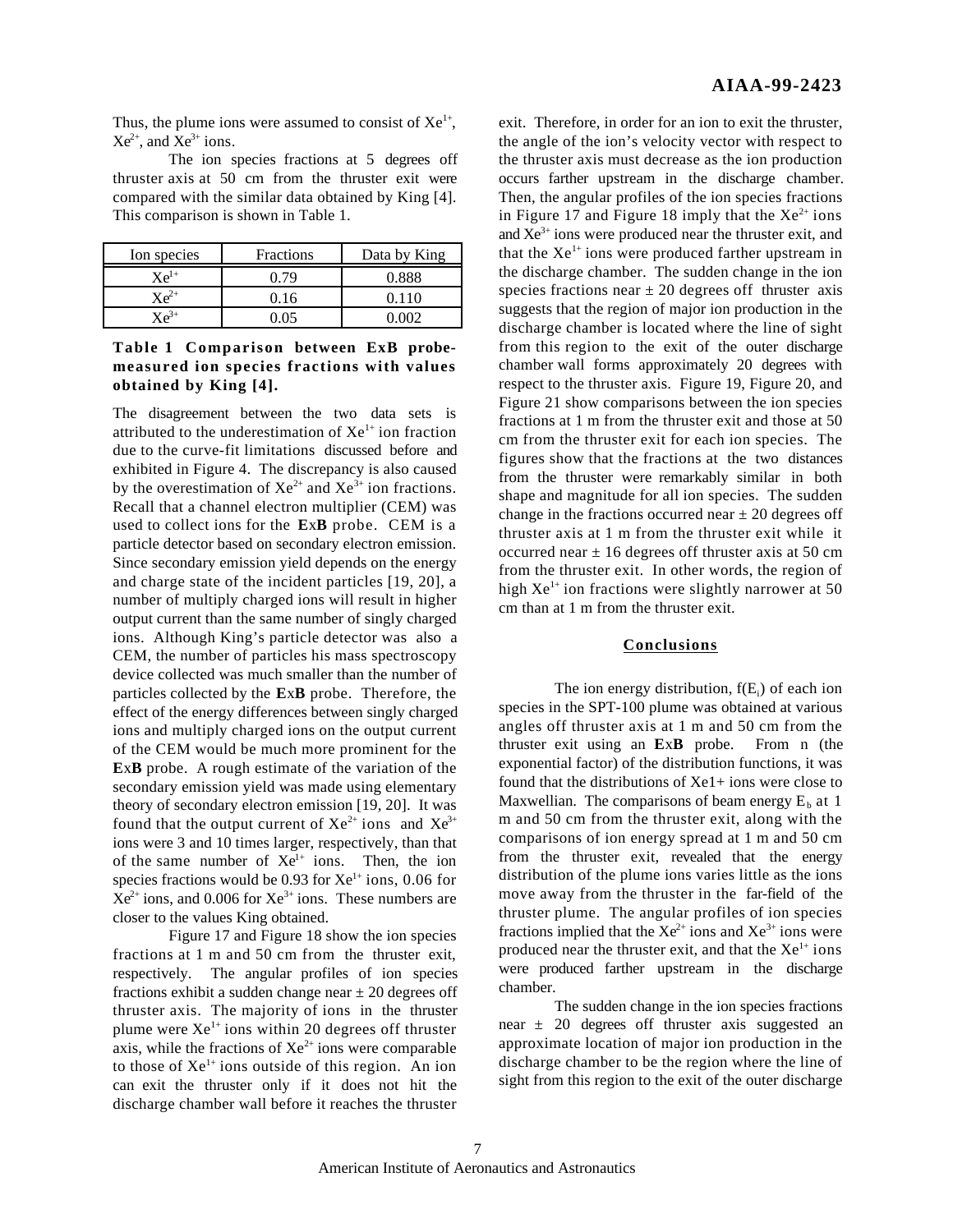chamber wall forms approximately 20 degrees with respect to the thruster axis.

# **Acknowledgments**

One of the authors (S-W Kim) would like to thank all of his fellow students at the Plasmadynamics and Electric Propulsion Laboratory for their valuable inputs. We wish to thank Space Systems/Loral for the loan of the SPT-100 and the PPU.

# **Bibliography**

1 Manzella, D.H., "Stationary Plasma Thruster Plume Emissions," IEPC-93-097, Sept. 1993.

2 Vahrenkamp, R.P., "Measurement of Double Charged Ions in The Beam of A 30 cm Mercury Bombardment Thruster," AIAA-73-1057, Oct. 1973.

3 Hutchinson, I., Principles of Plasma Diagnostics, Cambridge University Press, New York, 1987.

4 King, L.B., Ph.D. thesis, University of Michigan, Department of Aerospace Engineering, 1998.

5 Sovey, J.S., "Improved Ion Containment Using A Ring-Cusp Ion Thruster," J. Spacecraft and Rockets, Vol. 21, No. 5, pp. 488 - 495, 1984.

6 Patterson, M.J., "Performance Characteristics of Ring-Cusp Thrusters with Xenon Propellant," AIAA-86-1392, June 1986.

7 Kuang, Y-Z, Guo-Qing, and Yang, S-T, "ExB Momentum Analyzer for Broad-Beam Ion sources," AIAA-87-1081, May 1987.

8 Takegahara, H., Kasai, Y, "Beam Characteristics Evaluation of ETS-VI Xenon Ion Thruster," IEPC-93- 235, Sept. 1993.

9 Pollard, J.E., "Plume Angular, Energy, and Mass Spectral Measurements with the T5 Ion Engine," AIAA-95-2920, July 1995.

10 Anderson, J.R. and Fitzgerald, D., "Fullerene Propellant Research for Electric Propulsion," AIAA-96-3211, July 1996.

11 Nakayama, Y. and Takegahara, H., " $C_{60}$ Application to Ion Thruster - Inspection of Ionized and Extracted Particle -," IEPC-97-076, Aug. 1997.

12 Roboz, J., Introduction to Mass Spectrometry Instrumentation and Techniques, Interscience Publishers, New York, 1968

13 White, F.A, Mass Spectrometry in Science and Technology, John Wiley & Sons, Inc., New York, 1968.

14 Lieberman, M.A. and Lichtenberg, A.J., Principles of Plasma Discharges and Materials Processing, John Wiley & Sons, Inc., New York, 1994.

15 Rundle, H.W., Clark, D.R., and Deckers, J.M., "Electron Energy Distribution Functions in an  $O<sub>2</sub>$ Glow Discharge, " Canadian Journal of Physics, Vol. 51, pp. 144-148, 1973.

16 Foster, J.E., Ph.D. thesis, University of Michigan, Department of Applied Physics, 1996.

17 Broun, S.C., Basic Data of Plasma Physics, AIP Press, New York, 1994.

18 Bishaev, A. And Kim, V., "Local Plasma Properties in A Hall-Current Accelerator with an Extended Acceleration Zone," Soviet Physics, Technical Physics, Vol. 23, pp. 1055-1057, 1978.

19 Bruining, H., Physics and Applications of Secondary Electron Emission, Mcgraw-Hill, New York, 1954.

20 Dekker, A.J., Solid State Physics , Prentice-Hall, Englewood Cliffs, New Jersey, 1965.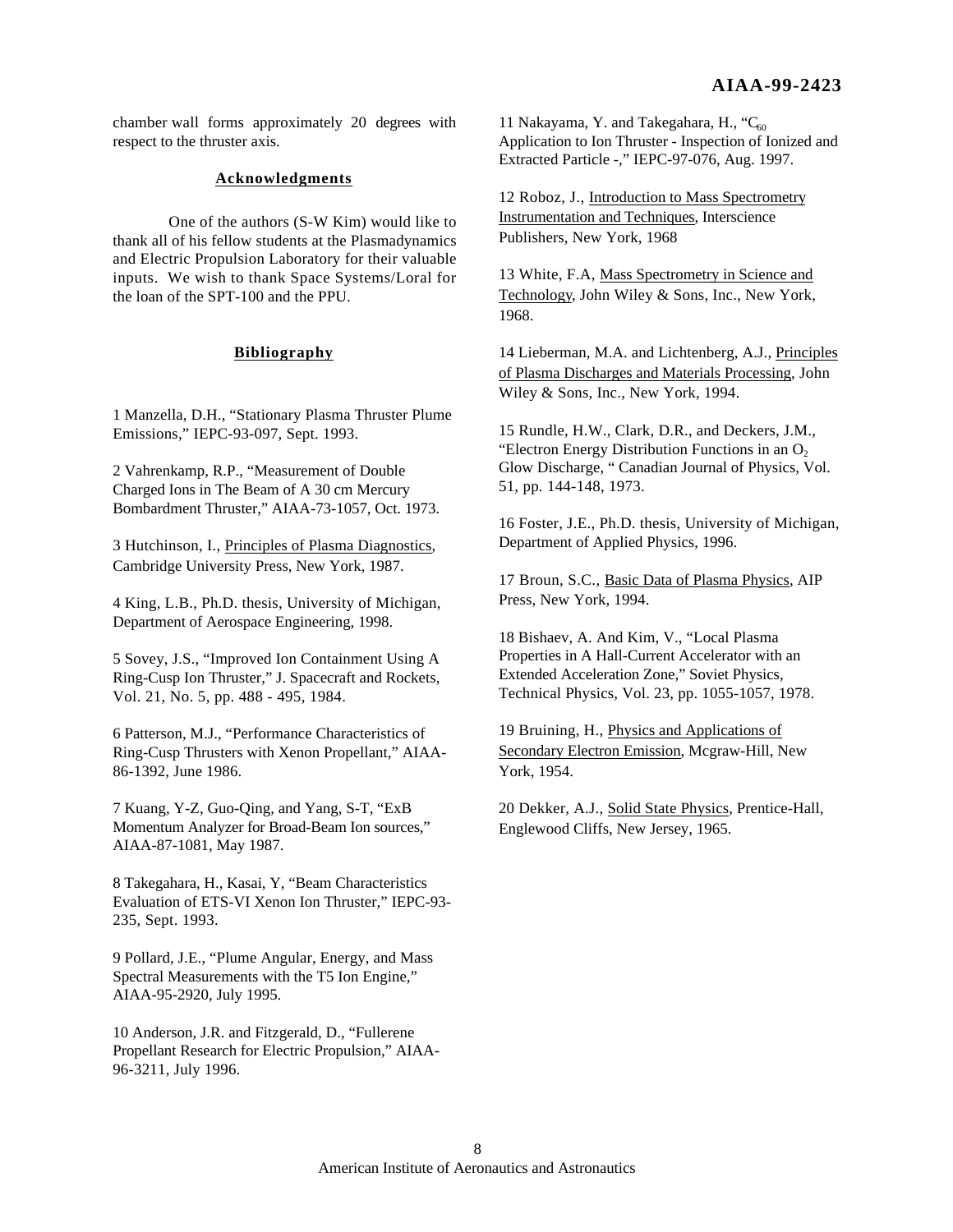

**Figure 3 Comparisons between the Maxwellian fit, Druyvesteyn fit, curve-fit of Eqn. (11), and the ExB probe trace of Xe2+ ion peak measured on the thruster axis at 50 cm from the thruster exit.**



Figure 4 Sum of the curve-fits of Eqn. (11) for  $Xe^{1+}$ ,  $Xe^{2+}$ ,  $Xe^{3+}$ , and  $Xe^{4+}$  ion **peaks overlaid on the ExB probe trace measured on the thruster axis at 50 cm from the thruster exit.**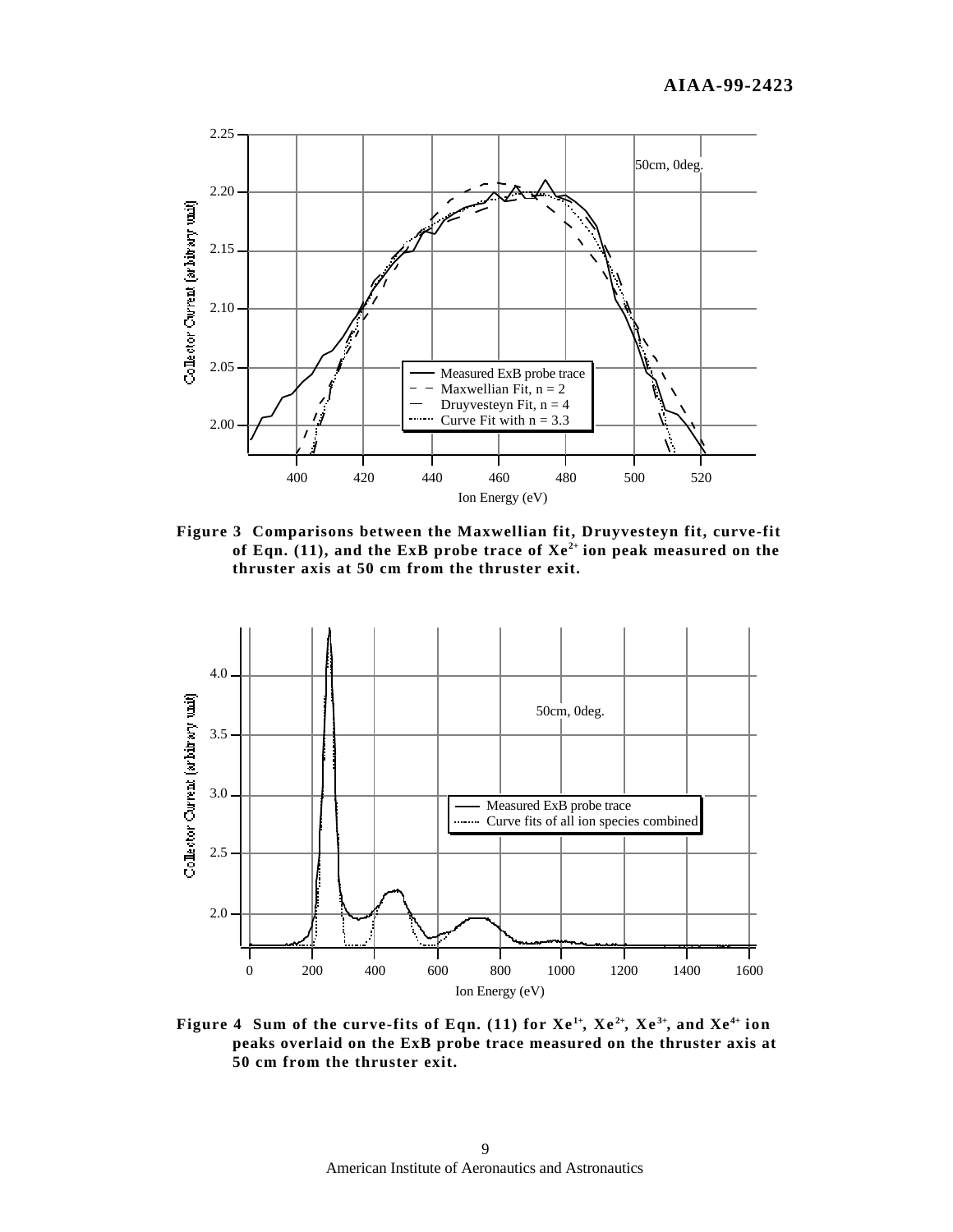

**Figure 5 Exponential factor n in Eqn. (11) obtained from the curve-fits of the ExB probe data at 1 m from the thruster exit.**



**Figure 6 Exponential factor n in Eqn. (11) obtained from the curve-fits of the ExB probe data at 50 cm from the thruster exit.**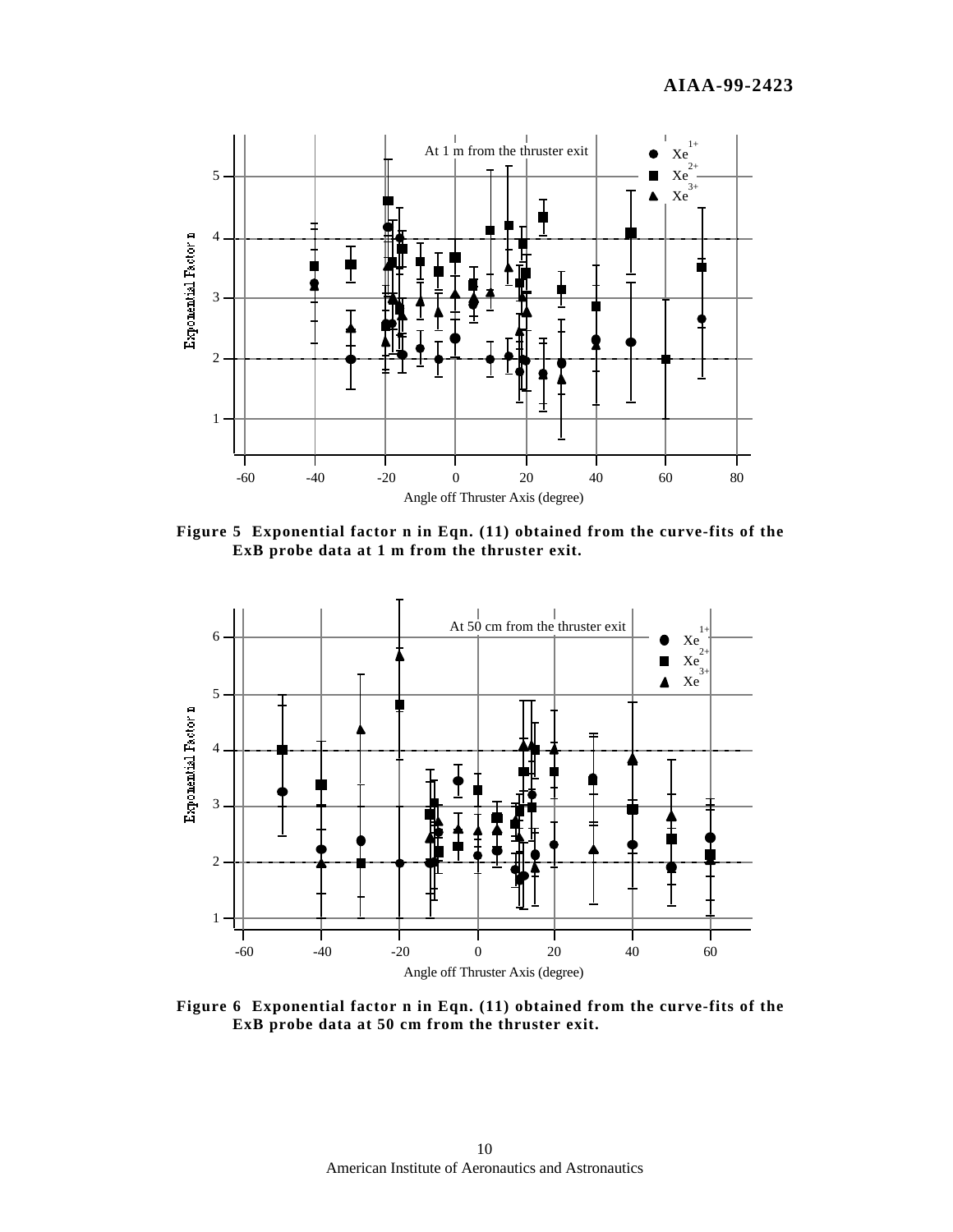

**Figure 7 Beam energy per charge of Xe1+, Xe 2+, and Xe3+ ions obtained from the curve-fits of the ExB probe data at 1 m from the thruster exit.**



**Figure 8 Beam energy per charge of Xe1+, Xe 2+, and Xe3+ ions obtained from the curve-fits of the ExB probe data at 50 cm from the thruster exit.**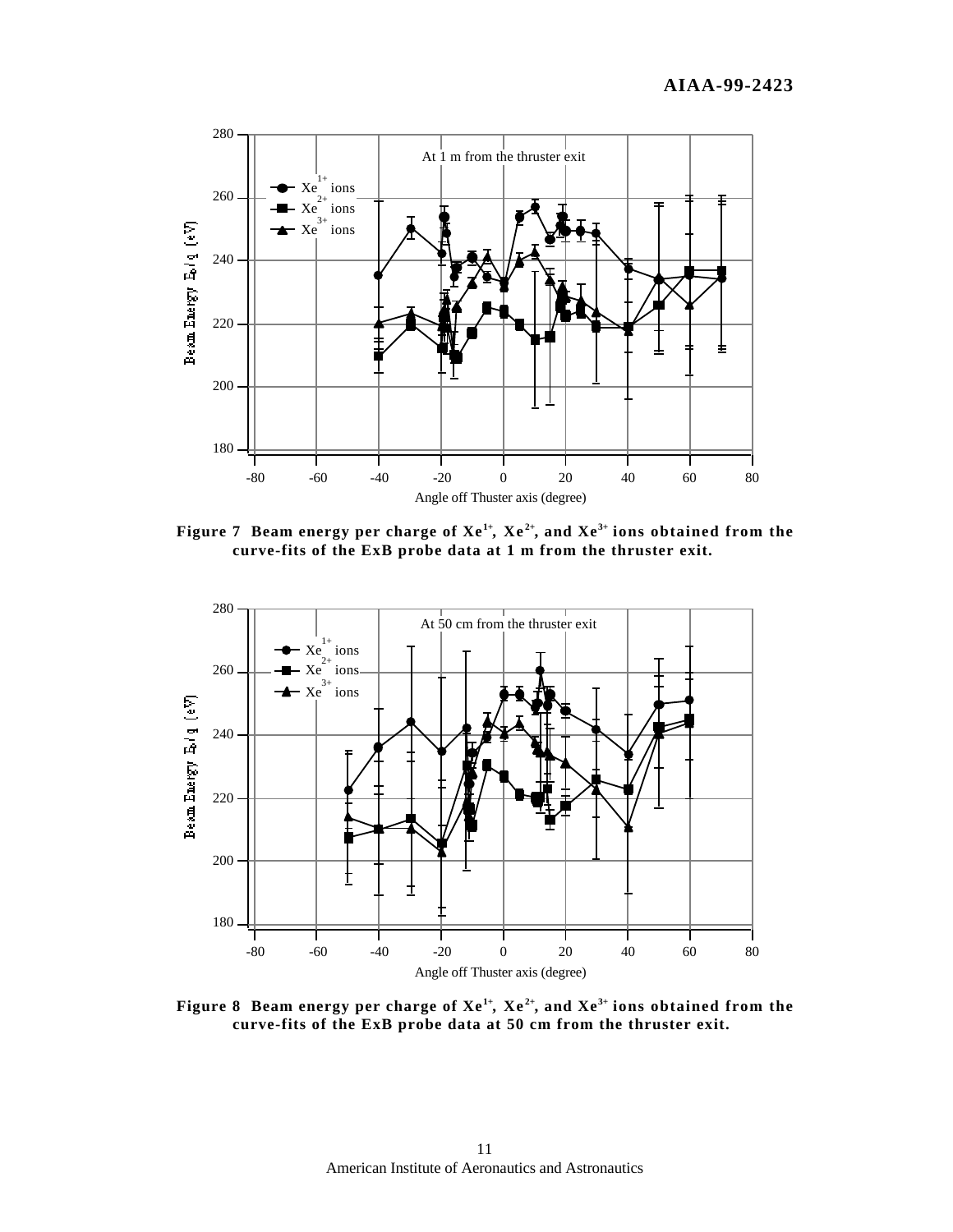

**Figure 9 Comparison of beam energy per charge for Xe1+ ions between the data at 1 m and the data at 50 cm from the thruster exit.**



**Figure 10 Comparison of beam energy per charge for Xe2+ ions between the data at 1 m and the data at 50 cm from the thruster exit.**



**Figure 11 Comparison of beam energy per charge for Xe3+ ions between the data at 1 m and the data at 50 cm from the thruster exit.**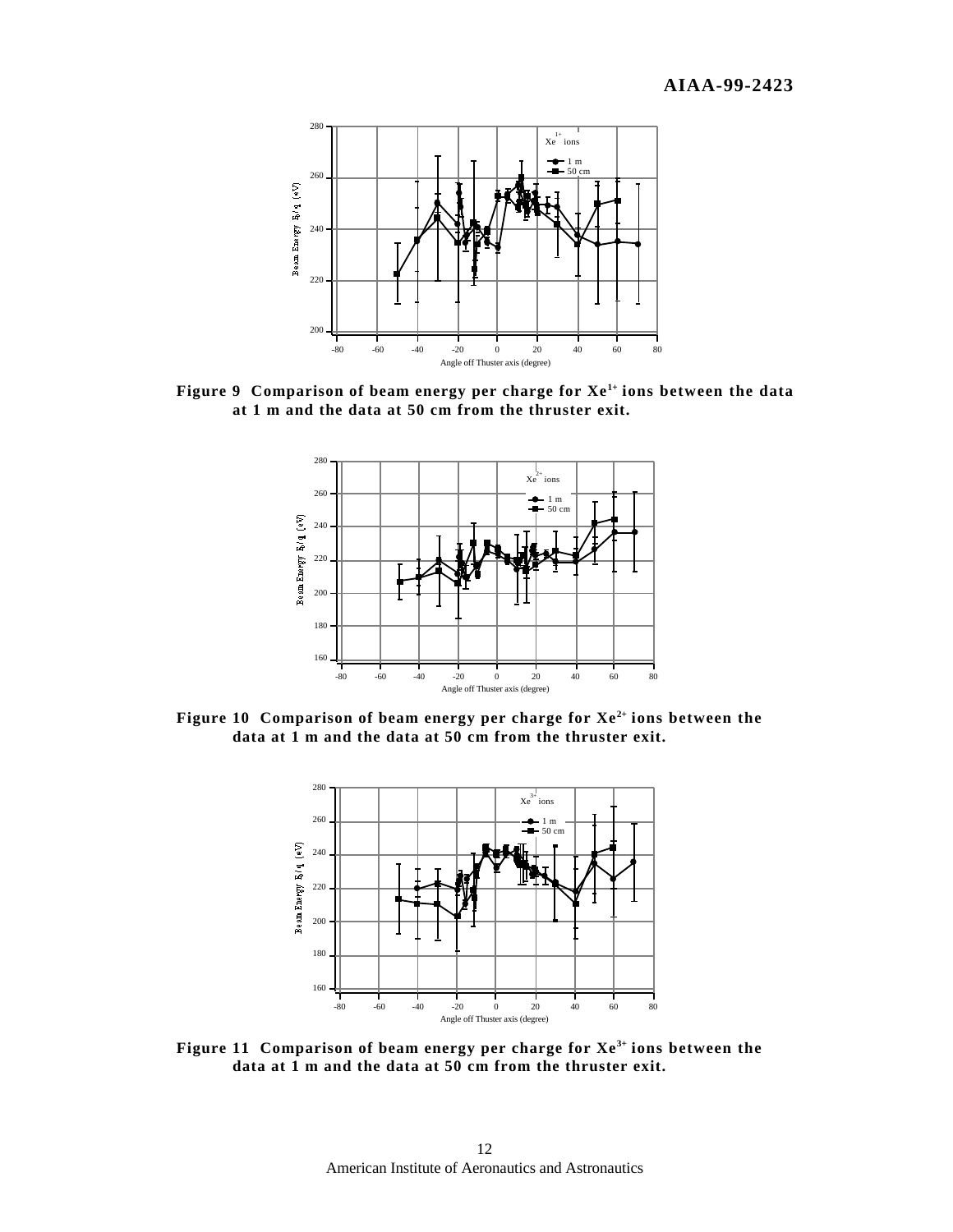

Figure 12 Spread of ion energy of  $Xe^{1+}$ ,  $Xe^{2+}$ , and  $Xe^{3+}$  ions at 1 m from the **thruster exit.**



Figure 13 Spread of ion energy of  $Xe^{1+}$ ,  $Xe^{2+}$ , and  $Xe^{3+}$  ions at 1 m from the **thruster exit.**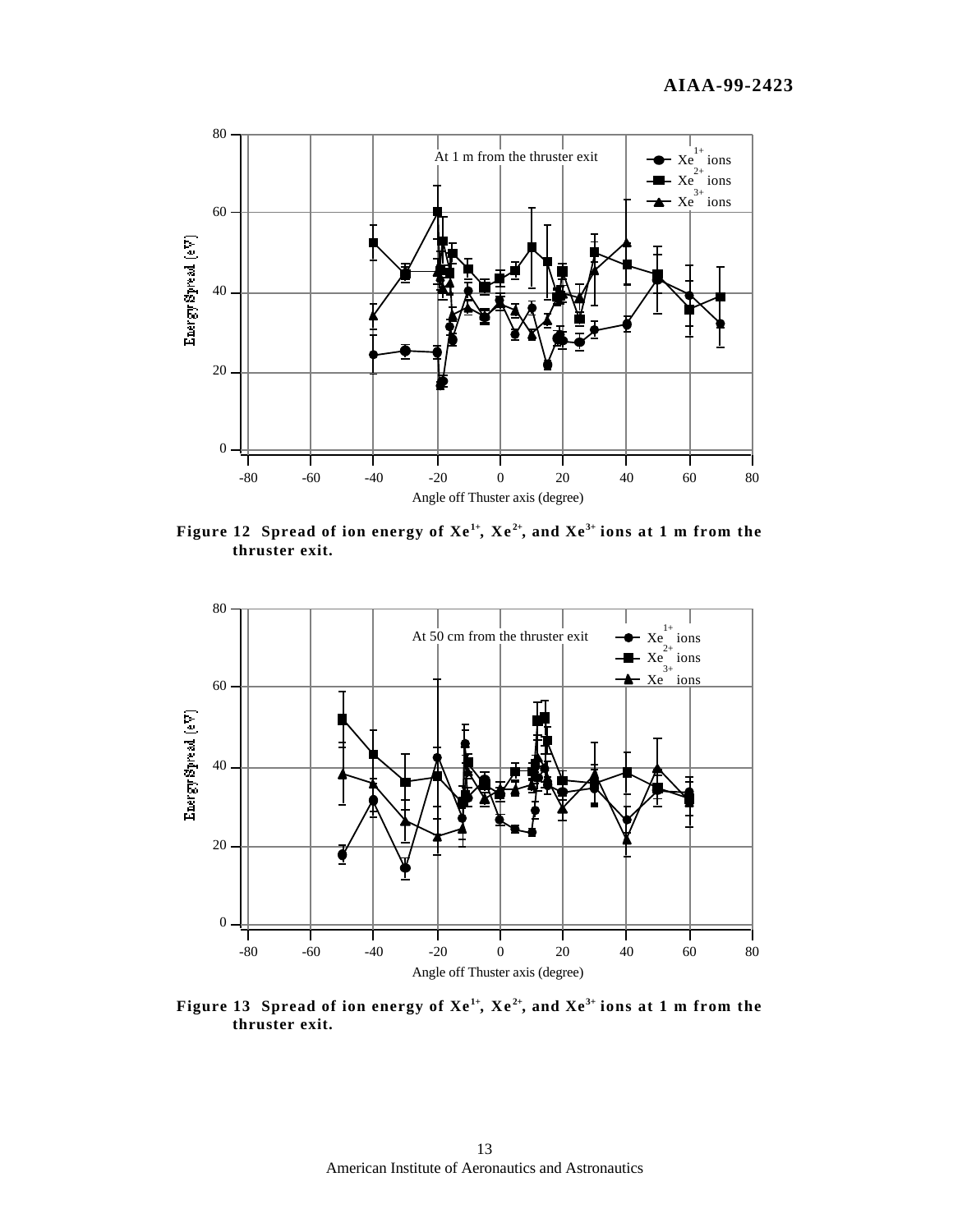

**Figure 14 Comparison of energy spread for Xe1+ ions between the data at 1 m and the data at 50 cm from the thruster exit.**



**Figure 15 Comparison of energy spread for Xe2+ ions between the data at 1 m and the data at 50 cm from the thruster exit.**



**Figure 16 Comparison of energy spread for Xe3+ ions between the data at 1 m and the data at 50 cm from the thruster exit.**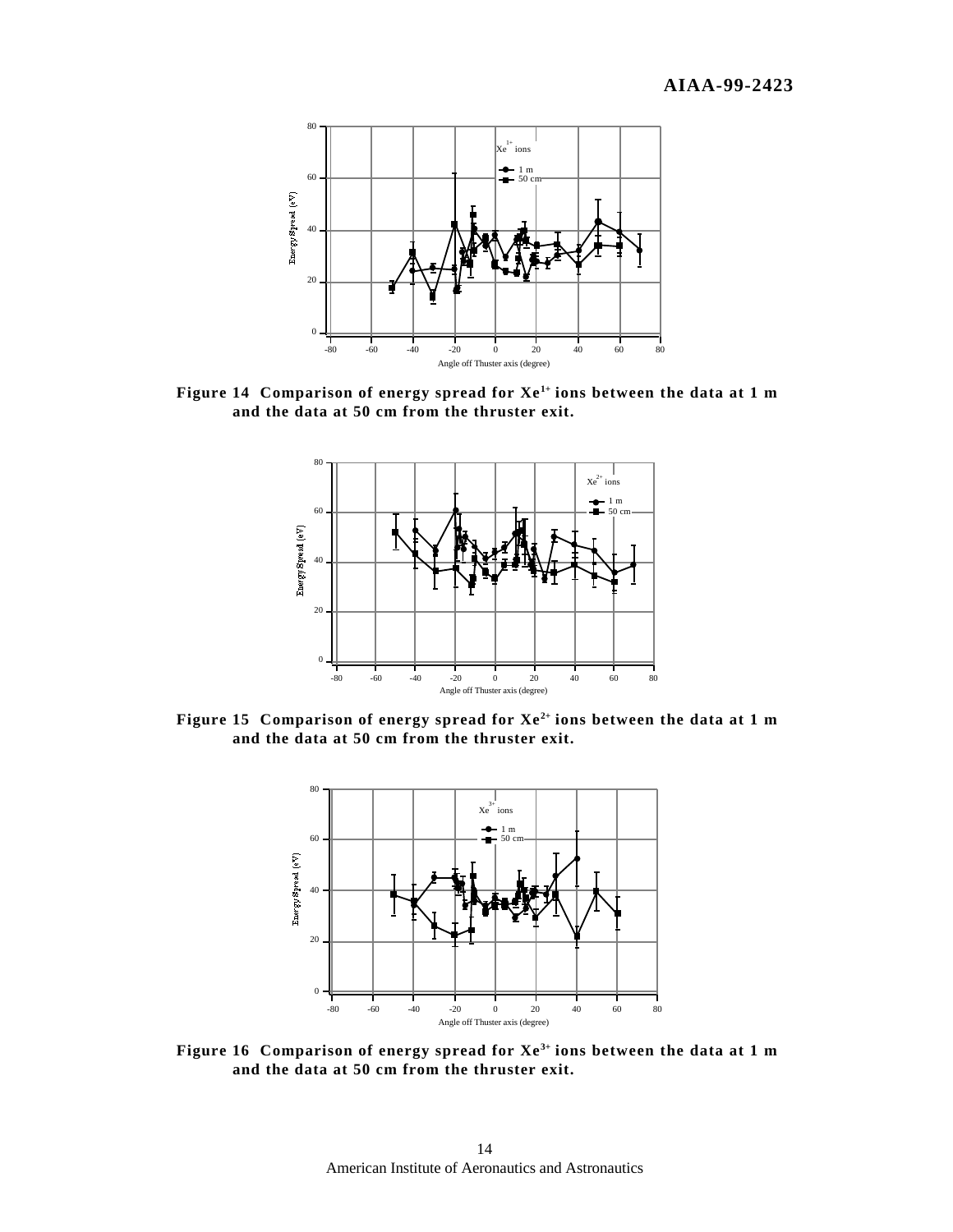

Figure 17 Ion species fractions of  $Xe^{1+}$ ,  $Xe^{2+}$ , and  $Xe^{3+}$  ions at 1 m from the **thruster exit.**



Figure 18 Ion species fractions of  $Xe^{1+}$ ,  $Xe^{2+}$ , and  $Xe^{3+}$  ions at 50 cm from the **thruster exit.**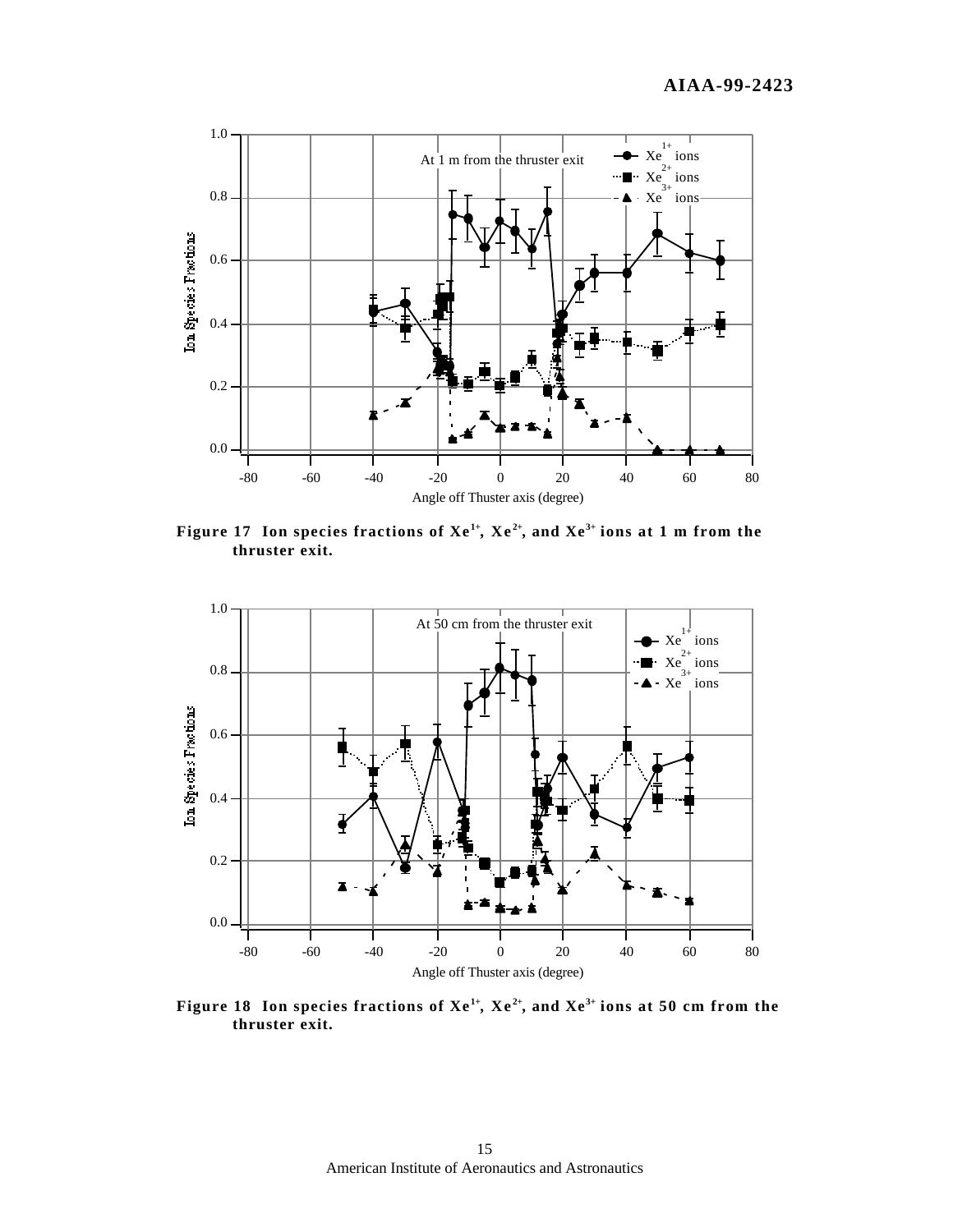

Figure 19 Comparison of  $Xe^{1+}$  ion fractions between the data at 1 m and the **data at 50 cm from the thruster exit.**



Figure 20 Comparison of  $Xe^{2+}$  ion fractions between the data at 1 m and the **data at 50 cm from the thruster exit.**



**Figure 21** Comparison of  $Xe^{3+}$  ion fractions between the data at 1 m and the **data at 50 cm from the thruster exit.**